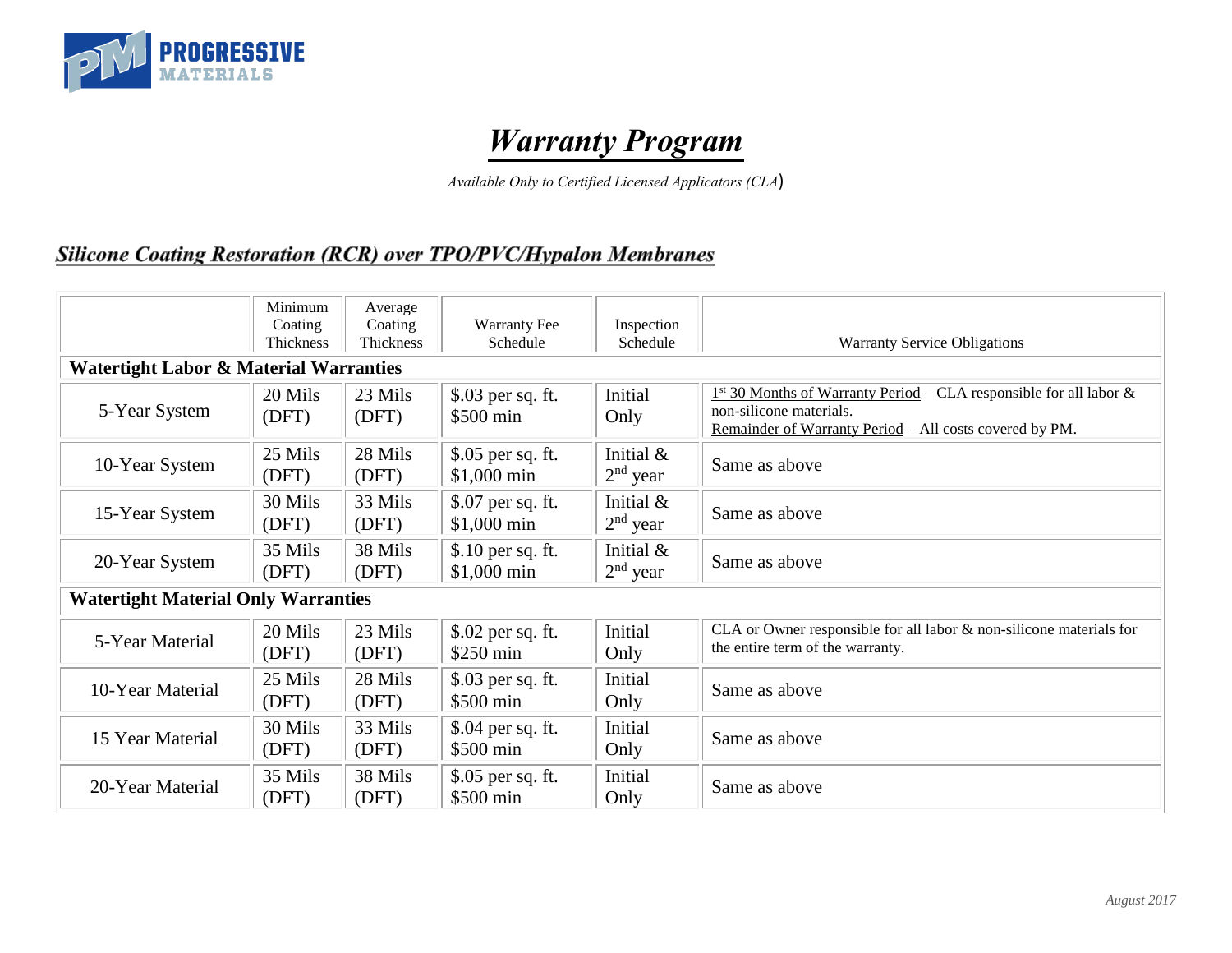

## **Silicone Coating Restoration (RCR) over Modified Bitumen/Smooth Surface BUR**

|                                                   | Minimum<br>Coating<br>Thickness            | Average<br>Coating<br><b>Thickness</b> | <b>Warranty Fee</b><br>Schedule   | Inspection<br>Schedule     | <b>Warranty Service Obligations</b>                                                                                                                        |  |  |  |
|---------------------------------------------------|--------------------------------------------|----------------------------------------|-----------------------------------|----------------------------|------------------------------------------------------------------------------------------------------------------------------------------------------------|--|--|--|
| <b>Watertight Labor &amp; Material Warranties</b> |                                            |                                        |                                   |                            |                                                                                                                                                            |  |  |  |
| 5-Year System                                     | 25 Mils<br>(DFT)                           | 28 Mils<br>(DFT)                       | \$.03 per sq. ft.<br>\$500 min    | Initial<br>Only            | $1st$ 30 Months of Warranty Period – CLA responsible for all labor &<br>non-silicone materials.<br>Remainder of Warranty Period - All costs covered by PM. |  |  |  |
| 10-Year System                                    | 30Mils<br>(DFT)                            | 33 Mils<br>(DFT)                       | \$.05 per sq. ft.<br>\$1,000 min  | Initial &<br>$2nd$ year    | Same as above                                                                                                                                              |  |  |  |
| 15-Year System                                    | 35 Mils<br>(DFT)                           | 38 Mils<br>(DFT)                       | \$.07 per sq. ft.<br>$$1,000$ min | Initial $\&$<br>$2nd$ year | Same as above                                                                                                                                              |  |  |  |
| 20-Year System                                    | 40 Mils<br>(DFT)                           | 43 Mils<br>(DFT)                       | \$.10 per sq. ft.<br>\$1,000 min  | Initial &<br>$2nd$ year    | Same as above                                                                                                                                              |  |  |  |
|                                                   | <b>Watertight Material Only Warranties</b> |                                        |                                   |                            |                                                                                                                                                            |  |  |  |
| 5-Year Material                                   | 25 Mils<br>(DFT)                           | 28 Mils<br>(DFT)                       | \$.02 per sq. ft.<br>\$250 min    | Initial<br>Only            | CLA or Owner responsible for all labor $\&$ non-silicone materials for<br>the entire term of the warranty.                                                 |  |  |  |
| 10-Year Material                                  | 30Mils<br>(DFT)                            | 33 Mils<br>(DFT)                       | \$.03 per sq. ft.<br>\$500 min    | Initial<br>Only            | Same as above                                                                                                                                              |  |  |  |
| 15 Year Material                                  | 35 Mils<br>(DFT)                           | 38 Mils<br>(DFT)                       | \$.04 per sq. ft.<br>\$500 min    | Initial<br>Only            | Same as above                                                                                                                                              |  |  |  |
| 20-Year Material                                  | 40 Mils<br>(DFT)                           | 43 Mils<br>(DFT)                       | \$.05 per sq. ft.<br>\$500 min    | Initial<br>Only            | Same as above                                                                                                                                              |  |  |  |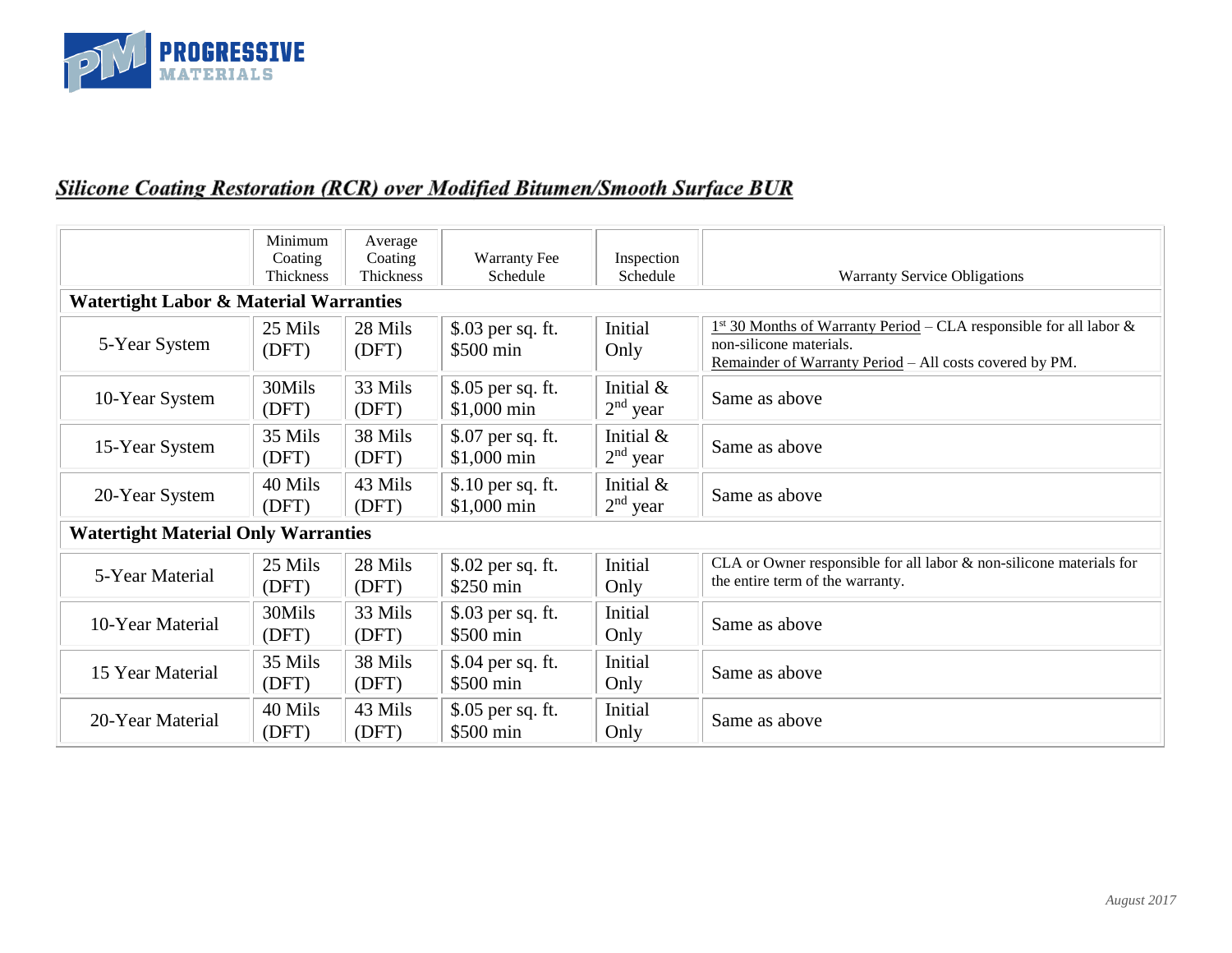

#### **Silicone Coating Restoration (RCR) over Gravel Surface BUR**

|                                                   | Minimum<br>Coating<br>Thickness | Average<br>Coating<br>Thickness | <b>Warranty Fee</b><br>Schedule  | Inspection<br>Schedule  | <b>Warranty Service Obligations</b>                                                                                                                        |  |
|---------------------------------------------------|---------------------------------|---------------------------------|----------------------------------|-------------------------|------------------------------------------------------------------------------------------------------------------------------------------------------------|--|
| <b>Watertight Labor &amp; Material Warranties</b> |                                 |                                 |                                  |                         |                                                                                                                                                            |  |
| 5-Year System                                     | 30 Mils<br>(DFT)                | 33 Mils<br>(DFT)                | \$.03 per sq. ft.<br>\$500 min   | Initial<br>Only         | $1st$ 30 Months of Warranty Period – CLA responsible for all labor &<br>non-silicone materials.<br>Remainder of Warranty Period – All costs covered by PM. |  |
| 10-Year System                                    | 35Mils<br>(DFT)                 | 38 Mils<br>(DFT)                | \$.05 per sq. ft.<br>\$1,000 min | Initial &<br>$2nd$ year | Same as above                                                                                                                                              |  |
| <b>Watertight Material Only Warranties</b>        |                                 |                                 |                                  |                         |                                                                                                                                                            |  |
| 5-Year Material                                   | 25 Mils<br>(DFT)                | 28 Mils<br>(DFT)                | \$.02 per sq. ft.<br>$$250$ min  | Initial<br>Only         | CLA or Owner responsible for all labor $\&$ non-silicone materials for<br>the entire term of the warranty.                                                 |  |
| 10-Year Material                                  | 30Mils<br>(DFT)                 | 33 Mils<br>(DFT)                | \$.03 per sq. ft.<br>\$500 min   | Initial<br>Only         | Same as above                                                                                                                                              |  |

*Notes:*

- *P160 Bleed-Block Primer to be installed at a rate of 1 gallon per square over the BUR*
- *SL800 Surface Leveling Coating to be install at a rate of 3 to 6 gallons per square depending on surface texture*
- *All primers and coatings should be spray applied in order to eliminate rocks from becoming dis-embedded and lying on the surface of the coating.*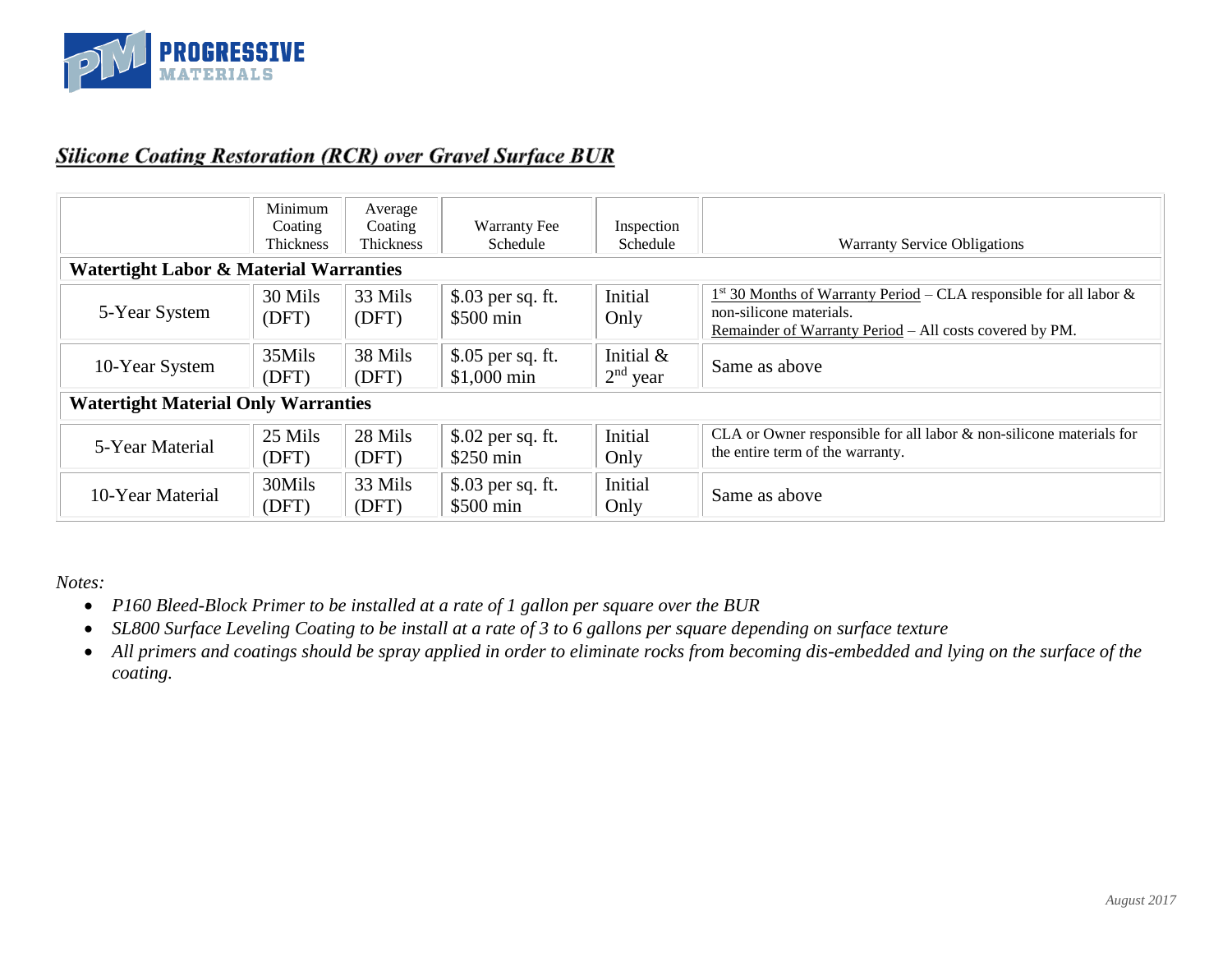

# **Silicone Coating Restoration (RCR) over Metal Roof Panels**

|                                                   | Minimum<br>Coating<br>Thickness | Average<br>Coating<br>Thickness | <b>Warranty Fee</b><br>Schedule  | Inspection<br>Schedule  | <b>Warranty Service Obligations</b>                                                                                                                        |  |  |  |
|---------------------------------------------------|---------------------------------|---------------------------------|----------------------------------|-------------------------|------------------------------------------------------------------------------------------------------------------------------------------------------------|--|--|--|
| <b>Watertight Labor &amp; Material Warranties</b> |                                 |                                 |                                  |                         |                                                                                                                                                            |  |  |  |
| 5-Year System                                     | 15 Mils<br>(DFT)                | 17 Mils<br>(DFT)                | \$.03 per sq. ft.<br>\$500 min   | Initial<br>Only         | $1st$ 30 Months of Warranty Period – CLA responsible for all labor &<br>non-silicone materials.<br>Remainder of Warranty Period - All costs covered by PM. |  |  |  |
| 10-Year System                                    | 20Mils<br>(DFT)                 | 23 Mils<br>(DFT)                | \$.05 per sq. ft.<br>\$1,000 min | Initial &<br>$2nd$ year | Same as above                                                                                                                                              |  |  |  |
| 15-Year System                                    | 25 Mils<br>(DFT)                | 28 Mils<br>(DFT)                | \$.07 per sq. ft.<br>\$1,000 min | Initial &<br>$2nd$ year | Same as above                                                                                                                                              |  |  |  |
| 20-Year System                                    | 30 Mils<br>(DFT)                | 33 Mils<br>(DFT)                | \$.10 per sq. ft.<br>\$1,000 min | Initial &<br>$2nd$ year | Same as above                                                                                                                                              |  |  |  |
| <b>Watertight Material Only Warranties</b>        |                                 |                                 |                                  |                         |                                                                                                                                                            |  |  |  |
| 5-Year Material                                   | 15 Mils<br>(DFT)                | 17 Mils<br>(DFT)                | \$.02 per sq. ft.<br>\$250 min   | Initial<br>Only         | CLA or Owner responsible for all labor $\&$ non-silicone materials for<br>the entire term of the warranty.                                                 |  |  |  |
| 10-Year Material                                  | 20Mils<br>(DFT)                 | 23 Mils<br>(DFT)                | \$.03 per sq. ft.<br>\$500 min   | Initial<br>Only         | Same as above                                                                                                                                              |  |  |  |
| 15 Year Material                                  | 25 Mils<br>(DFT)                | 28 Mils<br>(DFT)                | $$.04$ per sq. ft.<br>\$500 min  | Initial<br>Only         | Same as above                                                                                                                                              |  |  |  |
| 20-Year Material                                  | 30 Mils<br>(DFT)                | 33 Mils<br>(DFT)                | \$.05 per sq. ft.<br>\$500 min   | Initial<br>Only         | Same as above                                                                                                                                              |  |  |  |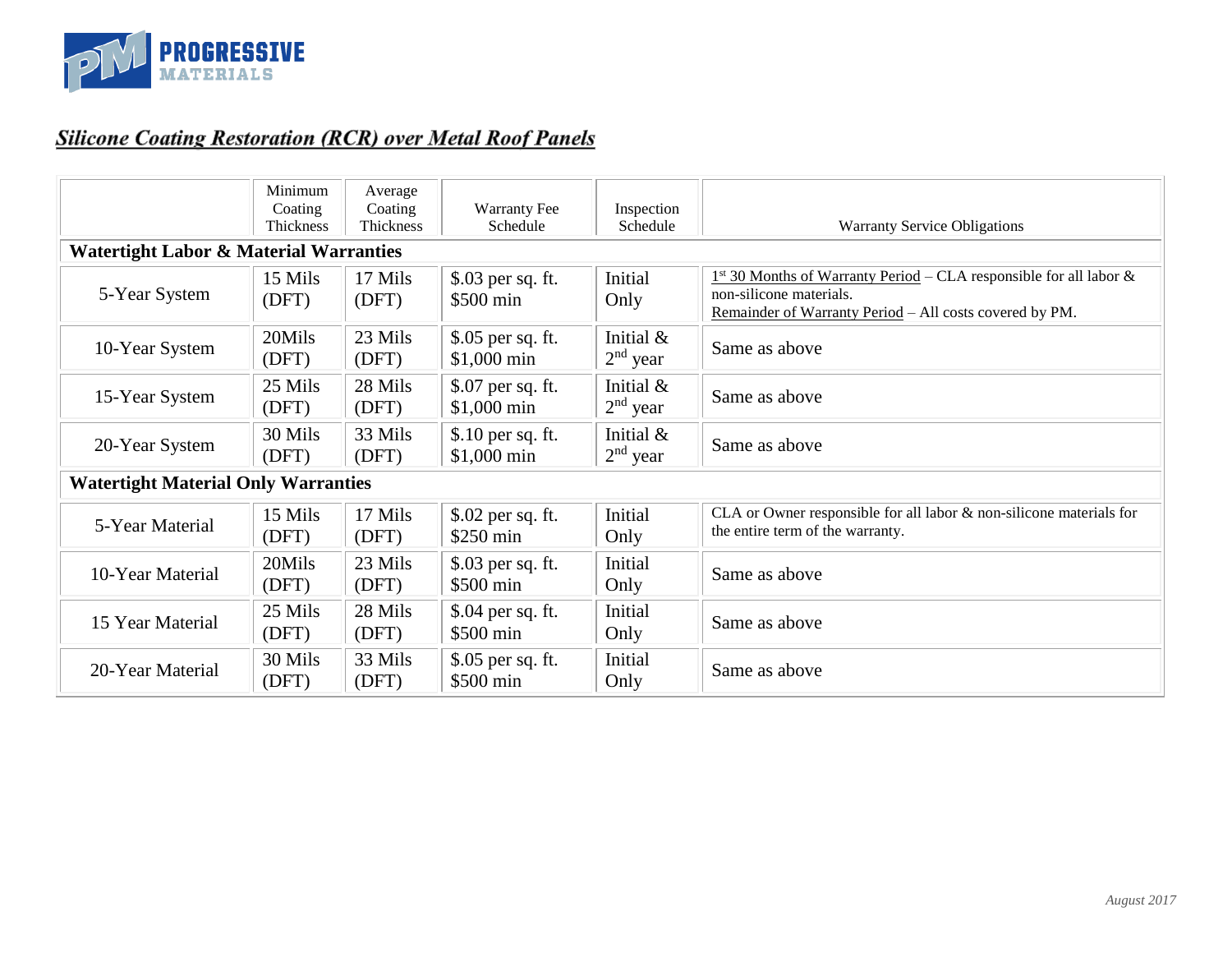

#### **Silicone Coating Restoration over EPDM Membrane**

|                                                   | Minimum<br>Coating<br>Thickness            | Average<br>Coating<br>Thickness | <b>Warranty Fee</b><br>Schedule  | Inspection<br>Schedule  | <b>Warranty Service Obligations</b>                                                                                                                        |  |  |
|---------------------------------------------------|--------------------------------------------|---------------------------------|----------------------------------|-------------------------|------------------------------------------------------------------------------------------------------------------------------------------------------------|--|--|
| <b>Watertight Labor &amp; Material Warranties</b> |                                            |                                 |                                  |                         |                                                                                                                                                            |  |  |
| 5-Year System                                     | 20 Mils<br>(DFT)                           | 23 Mils<br>(DFT)                | \$.03 per sq. ft.<br>\$500 min   | Initial<br>Only         | $1st$ 30 Months of Warranty Period – CLA responsible for all labor &<br>non-silicone materials.<br>Remainder of Warranty Period - All costs covered by PM. |  |  |
| 10-Year System                                    | 25 Mils<br>(DFT)                           | 28 Mils<br>(DFT)                | \$.05 per sq. ft.<br>\$1,000 min | Initial &<br>$2nd$ year | Same as above                                                                                                                                              |  |  |
| 15-Year System                                    | 30 Mils<br>(DFT)                           | 33 Mils<br>(DFT)                | \$.07 per sq. ft.<br>\$1,000 min | Initial &<br>$2nd$ year | Same as above                                                                                                                                              |  |  |
| 20-Year System                                    | 35 Mils<br>(DFT)                           | 38 Mils<br>(DFT)                | \$.10 per sq. ft.<br>\$1,000 min | Initial &<br>$2nd$ year | Same as above                                                                                                                                              |  |  |
|                                                   | <b>Watertight Material Only Warranties</b> |                                 |                                  |                         |                                                                                                                                                            |  |  |
| 5-Year Material                                   | 20 Mils<br>(DFT)                           | 23 Mils<br>(DFT)                | \$.02 per sq. ft.<br>\$250 min   | Initial<br>Only         | CLA or Owner responsible for all labor & non-silicone materials for<br>the entire term of the warranty.                                                    |  |  |
| 10-Year Material                                  | 25 Mils<br>(DFT)                           | 28 Mils<br>(DFT)                | \$.03 per sq. ft.<br>\$500 min   | Initial<br>Only         | Same as above                                                                                                                                              |  |  |
| 15 Year Material                                  | 30 Mils<br>(DFT)                           | 33 Mils<br>(DFT)                | \$.04 per sq. ft.<br>\$500 min   | Initial<br>Only         | Same as above                                                                                                                                              |  |  |
| 20-Year Material                                  | 35 Mils<br>(DFT)                           | 38 Mils<br>(DFT)                | \$.05 per sq. ft.<br>\$500 min   | Initial<br>Only         | Same as above                                                                                                                                              |  |  |

*Notes:*

*For all RCR 15 & 20 year warranties over EPDM, all seams must be treated with FT 500 Butyl Fleece Tape, for 5 & 10 year warranties, repair seams as needed.*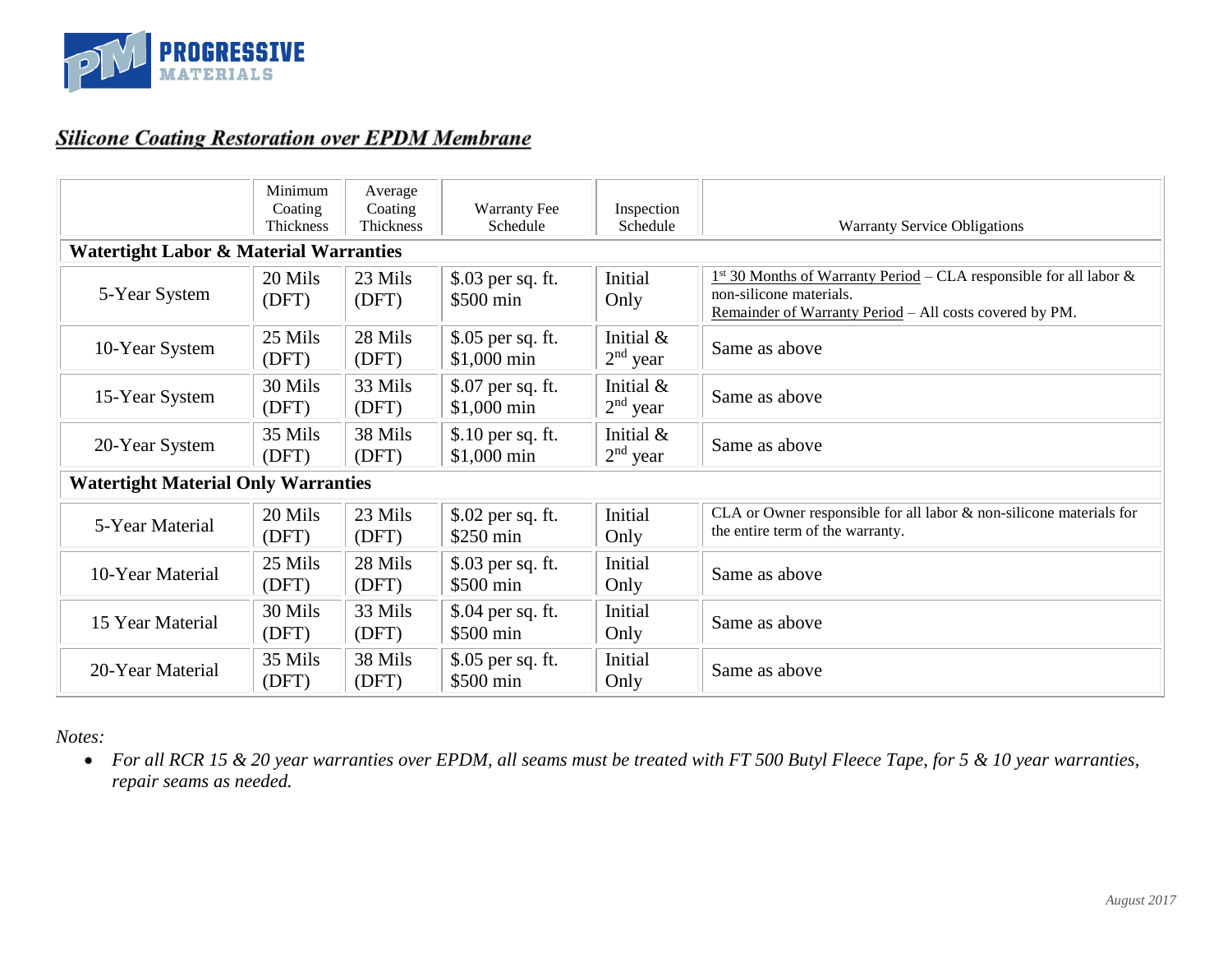

## **Spray Foam Recoat Systems**

| <b>Watertight Labor &amp; Material Warranties</b> | Min New<br>Coating<br>Thickness | Min Total<br>Coating<br>Thickness | Warranty Fee<br>Schedule                | Inspection<br>Schedule     | <b>Warranty Service Obligations</b>                                                                                                                        |
|---------------------------------------------------|---------------------------------|-----------------------------------|-----------------------------------------|----------------------------|------------------------------------------------------------------------------------------------------------------------------------------------------------|
| 5-Year System                                     | 10 Mils<br>(DFT)                | 15 Mils<br>(DFT)                  | \$.03 per sq. ft.<br>\$500 min          | Initial<br>Only            | $1st$ 30 Months of Warranty Period – CLA responsible for all labor &<br>non-silicone materials.<br>Remainder of Warranty Period - All costs covered by PM. |
| 10-Year System                                    | 12 Mils<br>(DFT)                | 20 Mils<br>(DFT)                  | \$.08 per sq. ft.<br>$$1,000$ min       | Initial &<br>$2nd$ year    | Same as above                                                                                                                                              |
| 15-Year System                                    | 15 Mils<br>(DFT)                | 25 Mils<br>(DFT)                  | \$.12 per sq. ft.<br>\$1,500 min        | Initial $\&$<br>$2nd$ year | Same as above                                                                                                                                              |
| <b>Watertight Material Only Warranties</b>        |                                 |                                   |                                         |                            |                                                                                                                                                            |
| 5-Year Material                                   | 10 Mils<br>(DFT)                | 15 Mils<br>(DFT)                  | \$.02 per sq. ft.<br>$$250 \text{ min}$ | Initial<br>Only            | CLA or Owner responsible for all labor $\&$ non-silicone materials for<br>the entire term of the warranty.                                                 |
| 10-Year Material                                  | 12 Mils<br>(DFT)                | 20 Mils<br>(DFT)                  | \$.03 per sq. ft.<br>\$750 min          | Initial<br>Only            | Same as above                                                                                                                                              |
| 15-Year Material                                  | 15 Mils<br>(DFT)                | 25 Mils<br>(DFT)                  | \$.04 per sq. ft.<br>\$750 min          | Initial<br>Only            | Same as above                                                                                                                                              |

*Recoat Notes:*

- *A moisture survey must be performed by a PM approved thermographer and all wet material must be replaced.*
- *Granules are required on all SPF recoat projects.*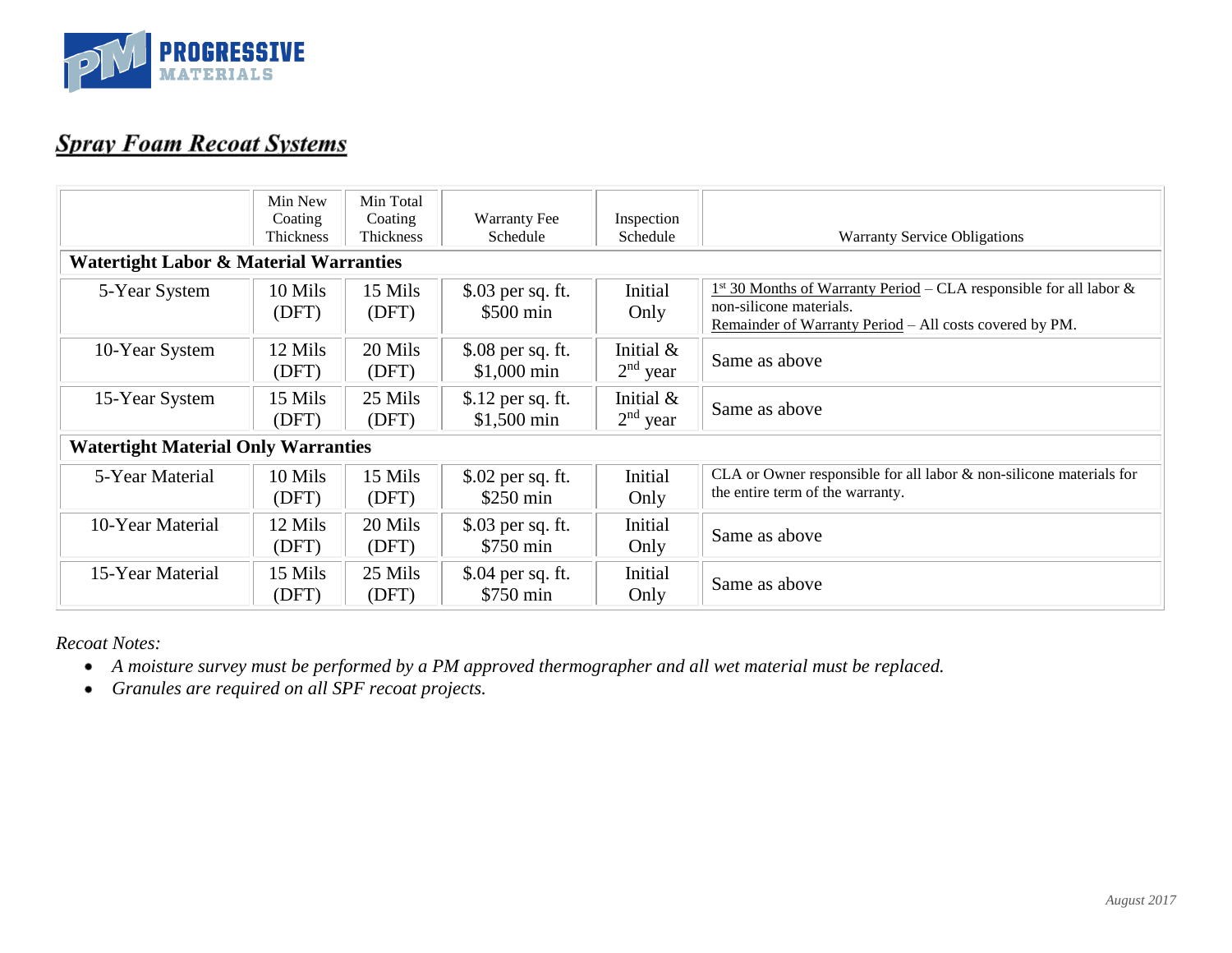

## **New Spray Foam & Silicone Coating Systems**

|                                                   | Minimum<br>Coating<br>Thickness | Average<br>Coating<br><b>Thickness</b> | <b>Warranty Fee</b><br>Schedule   | Inspection<br>Schedule     | <b>Warranty Service Obligations</b>                                                                                                                        |  |  |  |
|---------------------------------------------------|---------------------------------|----------------------------------------|-----------------------------------|----------------------------|------------------------------------------------------------------------------------------------------------------------------------------------------------|--|--|--|
| <b>Watertight Labor &amp; Material Warranties</b> |                                 |                                        |                                   |                            |                                                                                                                                                            |  |  |  |
| 5-Year System                                     | 12 Mils<br>(DFT)                | 14 Mils<br>(DFT)                       | \$.03 per sq. ft.<br>\$500 min    | Initial<br>Only            | $1st$ 30 Months of Warranty Period – CLA responsible for all labor &<br>non-silicone materials.<br>Remainder of Warranty Period - All costs covered by PM. |  |  |  |
| 10-Year System                                    | 15 Mils<br>(DFT)                | 18 Mils<br>(DFT)                       | \$.08 per sq. ft.<br>\$1,000 min  | Initial $\&$<br>$2nd$ year | Same as above                                                                                                                                              |  |  |  |
| 15-Year System                                    | 20 Mils<br>(DFT)                | 23 Mils<br>(DFT)                       | \$.12 per sq. ft.<br>$$1,500$ min | Initial $\&$<br>$2nd$ year | Same as above                                                                                                                                              |  |  |  |
| 20-Year System                                    | 25 Mils<br>(DFT)                | 28 Mils<br>(DFT)                       | \$.18 per sq. ft.<br>\$2,250 Min  | Initial $\&$<br>$2nd$ year | Same as above                                                                                                                                              |  |  |  |
| <b>Watertight Material Only Warranties</b>        |                                 |                                        |                                   |                            |                                                                                                                                                            |  |  |  |
| 5-Year Material                                   | 12 Mils                         | 14 Mils                                | \$.02 per sq. ft.<br>$$250$ min   | <b>Initial Only</b>        | CLA or Owner responsible for all labor & non-silicone<br>materials for the entire term of the warranty.                                                    |  |  |  |
| 10-Year Material                                  | 15 Mils<br>(DFT)                | 18 Mils<br>(DFT)                       | \$.03 per sq. ft.<br>\$500 min    | <b>Initial Only</b>        | Same as above                                                                                                                                              |  |  |  |
| 15-Year Material                                  | 20 Mils<br>(DFT)                | 23 Mils<br>(DFT)                       | \$.04 per sq. ft.<br>\$750 min    | <b>Initial Only</b>        | Same as above                                                                                                                                              |  |  |  |
| 20-Year Material                                  | 25 Mils<br>(DFT)                | 28 Mils<br>(DFT)                       | \$.05 per sq. ft.<br>\$1,000 Min  | <b>Initial Only</b>        | Same as above                                                                                                                                              |  |  |  |

#### **Min. Foam Thickness Requirements** *Note:*

| <b>Substrate</b>                               | Min.Foam<br><b>Thickness</b> |                              |
|------------------------------------------------|------------------------------|------------------------------|
| <b>Smooth Surface BUR</b>                      | 1, 3                         |                              |
| <b>Gravel Surface BUR</b>                      | 1.25"                        | Final surface must be smooth |
| Mod Bit                                        | 1, 3                         |                              |
| Metal Roof Panel                               | 1.5"                         | 1" min. on top of ribs       |
| 1/2" HD Wood Fiber Board                       | 1.25"                        | 16 fasteners per board min.  |
| Gypsum/Dens-deck/Secure Rock                   | 1.25"                        | 11 fasteners per board min.  |
| Polyiso Board (1.5" min)<br>(Atlas ACIII Only) | 1.25"                        | 11 fasteners per board min.  |

• *Granules are required on all new SPF jobs in order to be eligible for a warranty*